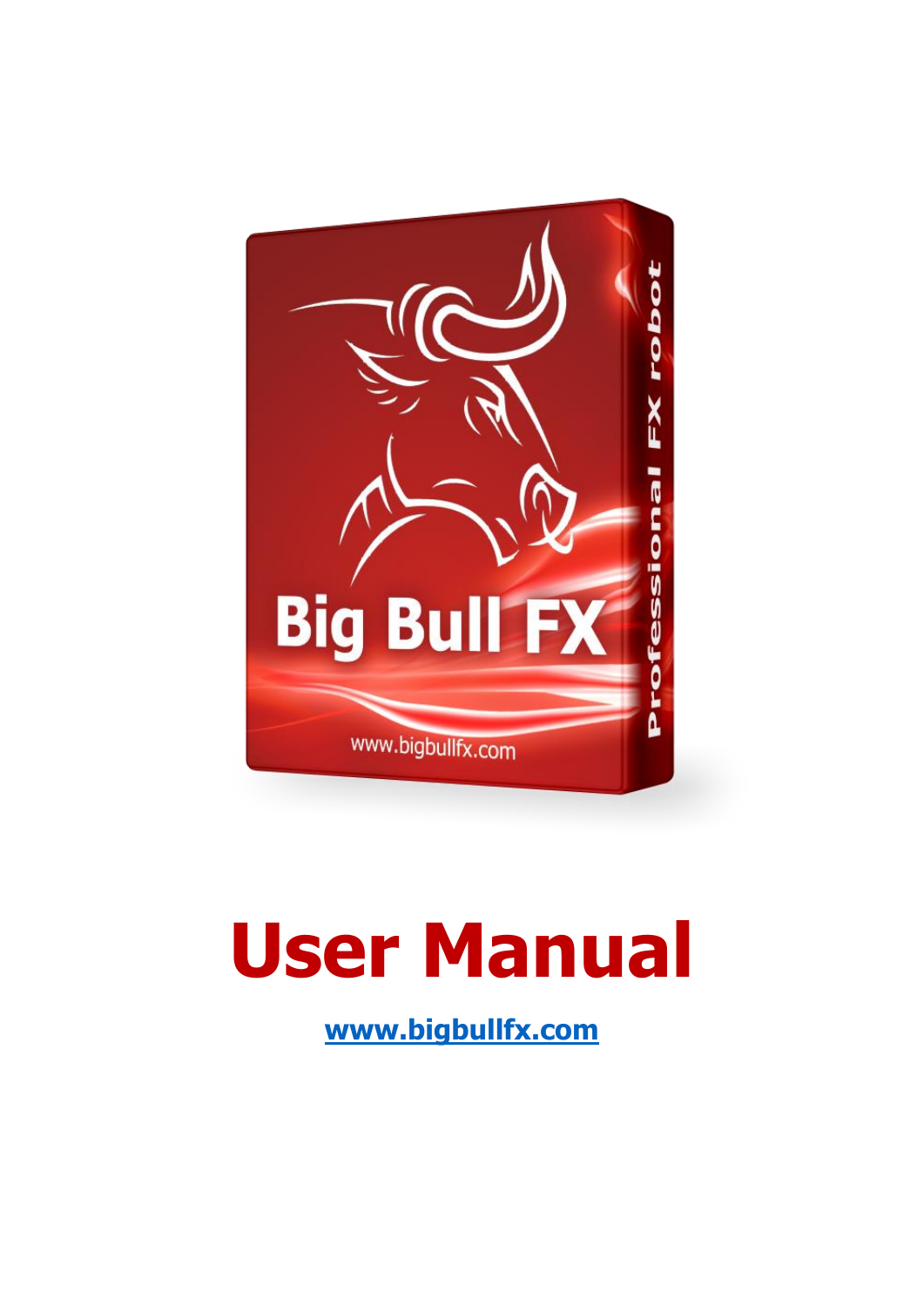#### **WARNINGS**

U.S. Government Required Disclaimer Futures, Options, and Forex trading has large potential rewards, but also large potential risk. You must be aware of the risks and be willing to accept them in order to invest in the futures, options, and Forex markets. Don't trade with money you can't afford to lose. This is neither a solicitation nor an offer to Buy/Sell futures, options, or Forex contracts. No representation is being made that any account will or is likely to achieve profits or losses similar to those discussed on this web site. The past performance of any trading system or methodology is not necessarily indicative of future results.

## **REQUIREMENTS**

#### **SERVER**

- Windows Vista/7/8 or Windows Server 2008 or Higher
- minimum 1.5GHz processor
- at least 1 GB RAM
- stable internet connection

#### **BROKER – ACCOUNT TYPE**

- Any account type with 5 digit pricing
- If your balance is under 1000 USD then min trading size should be 0.01 lot (microlot)
- Platform: MetaTrader4

[Find Forex broker here >>>](http://www.profitf.com/forex-brokers/)

#### **MINIMUM BALANCE**

• 150 USD / currency pair / side

#### **IMPORTANT**

MetaTrader 4 and Big Bull FX Expert Advisor should work 24 hours per day. Running only some hours pro day will cause totally different results.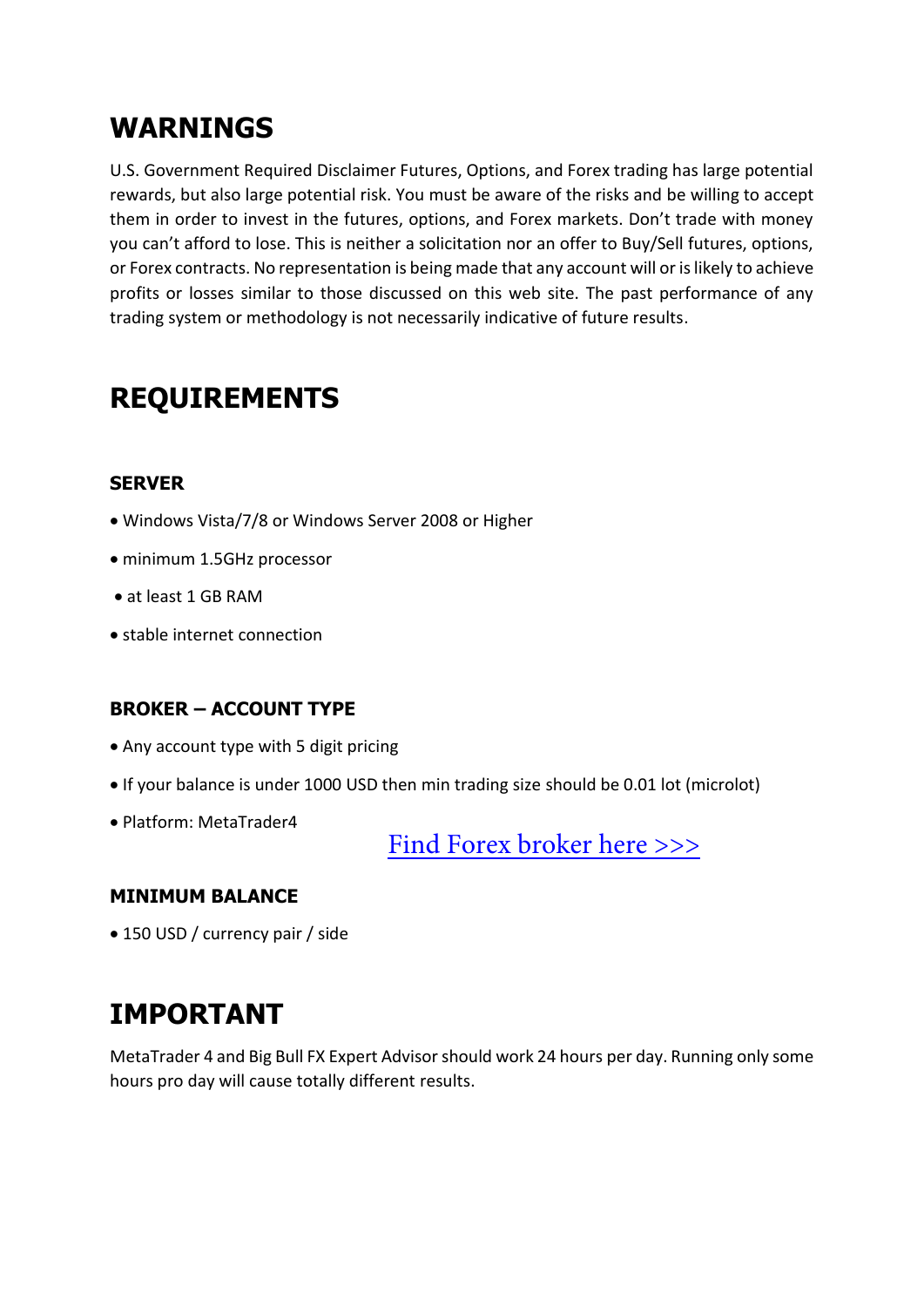## Dear Forex Trader!

#### Thank you very much for purchasing Big Bull FX Robot!

First of all, we would like to welcome you as our customer. Please read this Manual carefully before using the product.

Big Bull FX is the most reliable Expert Advisor for MetaTrader 4, created by forex market experts with many years of experience in this field.

The strategy of Big Bull FX is really simple, as a result, it is not only for experienced traders, but also for beginners. It is really easy to use, easy to install and easy to earn a lot of money!

In this User's Manual you will get step-by-step instructions how to install the Expert [Advisor, but if you have any questions or problems regarding the EA, you can always](http://ProfitF.forexsteroidbig.c2strack.com)  contact our support team at support@bigbullfx.com!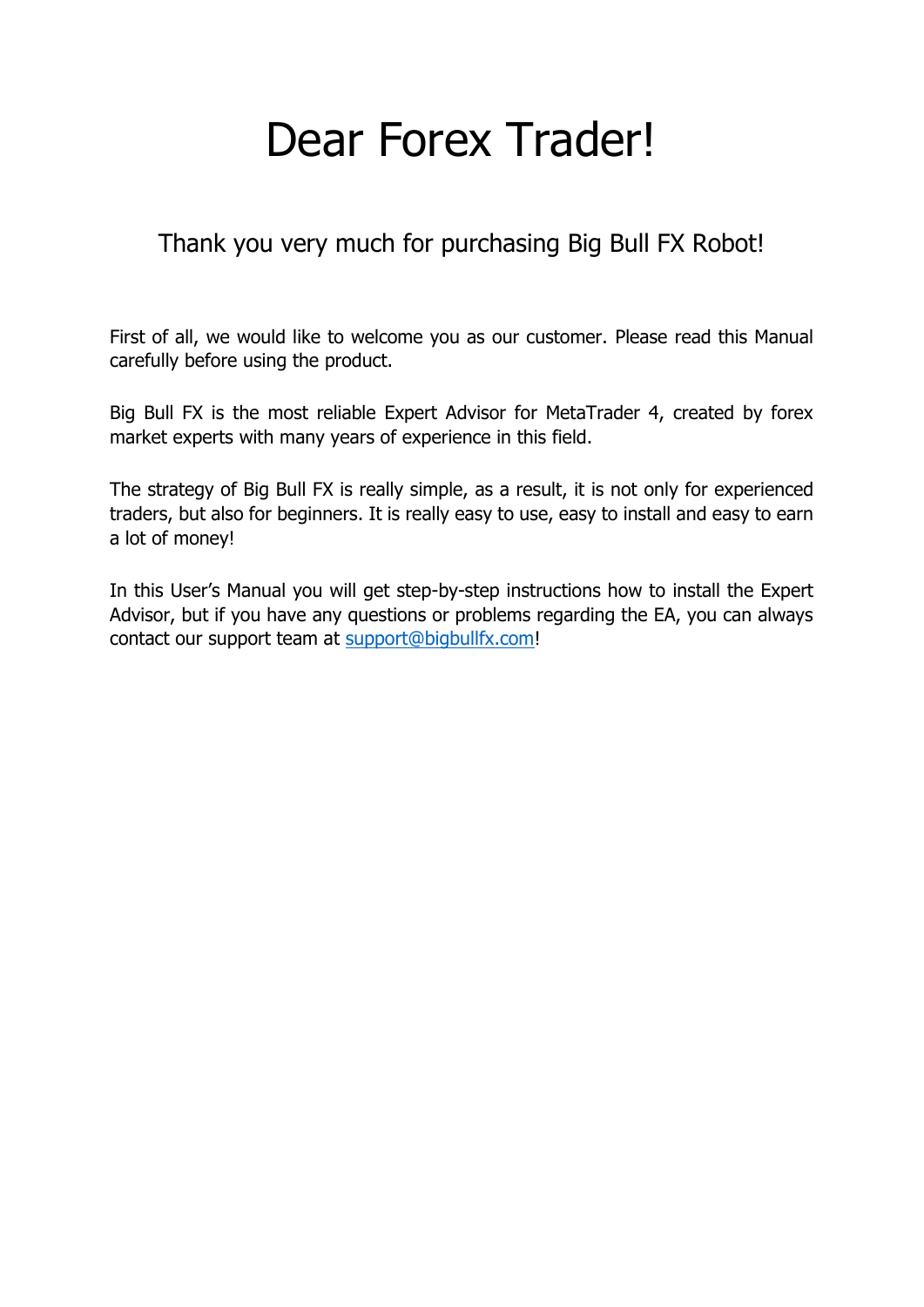## **FIRST STEPS**

After you have bought the robot, you will find an email in your inbox containing your login credentials to our website, and the download link of Big Bull FX Robot. (The latest version of the EA is also always downloadable after logging into the website)

You have to download the ZIP file which contains the EA. Extract the files to your PC. (You can use any free compressing software like, WinZIP, WinRAR etc.)

## **ACTIVATION**

To activate your copy of Big Bull FX Robot please login to our website by clicking on the "My Account" button on the website or using this link: [www.bigbullfx.com/my-account](http://ProfitF.forexsteroidbig.c2strack.com)

Afterwards enter your MetaTrader 4 account number (it was provided by your broker) to the text field and click on "Save Changes" button. Your license key will be automatically generated next to your account number. Later you have to copy this license key to the Expert Advisor's inputs.

| <b>Account Numbers</b>                                                              |                                                                                                                                                 |
|-------------------------------------------------------------------------------------|-------------------------------------------------------------------------------------------------------------------------------------------------|
| <b>Change your Account numbers</b>                                                  | License Keys                                                                                                                                    |
| Account number 1                                                                    | f353254ee4cc14777107eed9f75ce23aa4a19024                                                                                                        |
| 123456                                                                              |                                                                                                                                                 |
| Please copy properly your License key to the Expert Advisor!<br><b>Save Changes</b> | After editing your settings, please restart BigBullfx expert in your Metatrader. It may take a couple of minutes until the changes take effect. |

#### **INSTALLATION**

- 1. Start your installed copy of MetaTrader 4 terminal and login to your registered account.
- 2. Open MetaTrader 4's Data Folder by clicking on File -> Open Data Folder

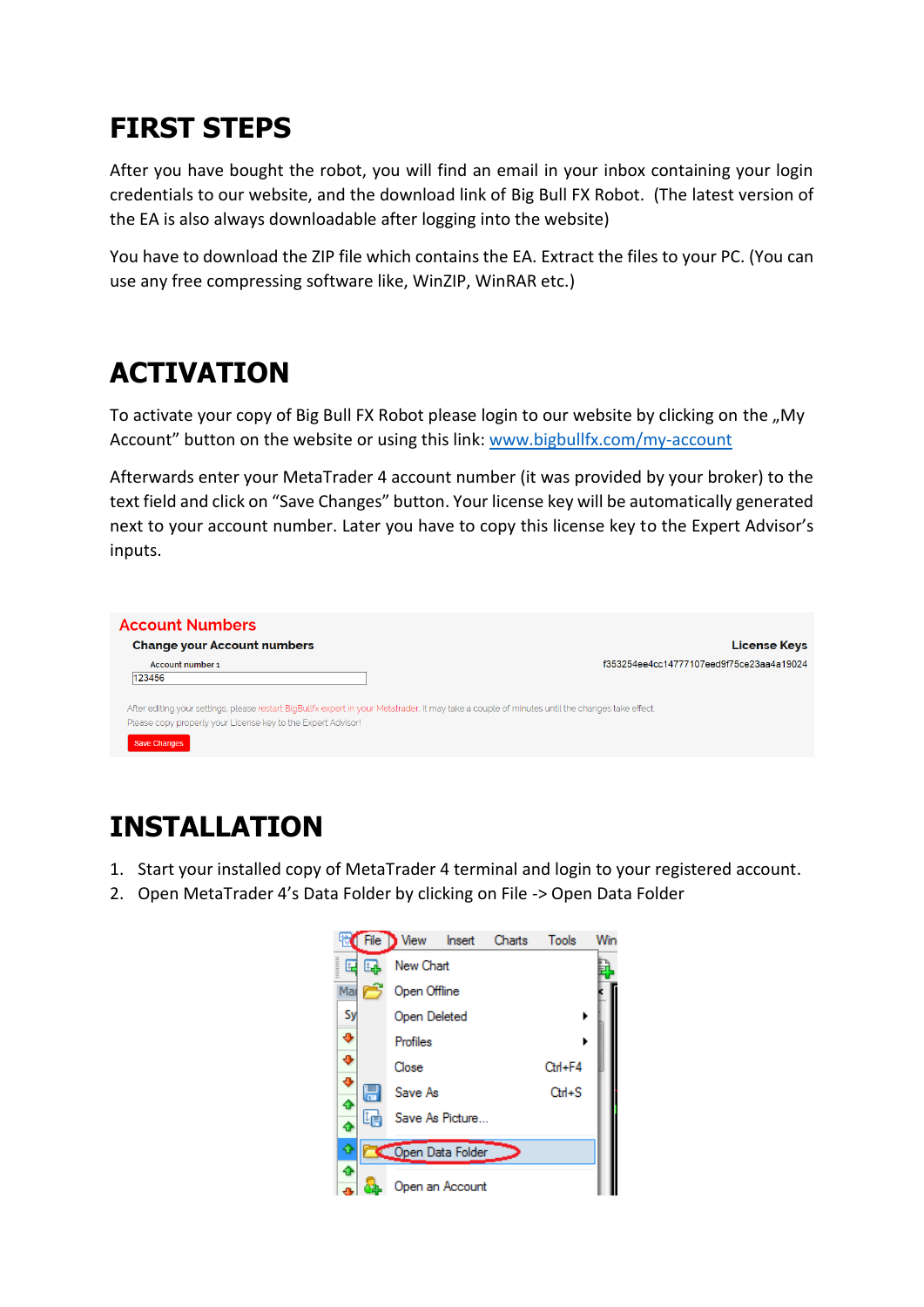Your MetaTrader 4's Data Folder will appear

- 3. Go to "MQL4" folder then to "Experts" folder and copy all **.ex4 files** from the previously downloaded and extracted files.
- 4. Go one level up and enter to the "Libraries" folder. Copy all **.dll files** from the previously downloaded and extracted files.
- 5. Now you can close the Data Folder.
- 6. Go to the MetaTrader 4 terminal and open the Navigation window in by clicking View -> Navigator



7. Right click to Expert Advisors and press Refresh. Then Big Bull FX Expert Advisor will be visible for usage. (Or restart you MetaTrader 4 terminal)

You are successfully completed the installation!

#### **META TRADER 4 OPTIONS SETUP**

- 1. In your MetaTrader 4 terminal click on Tools -> Options
- 2. Navigate to Expert Advisors tab
- 3. Check: Allow automated trading and Allow DLL imports and Allow Web Requests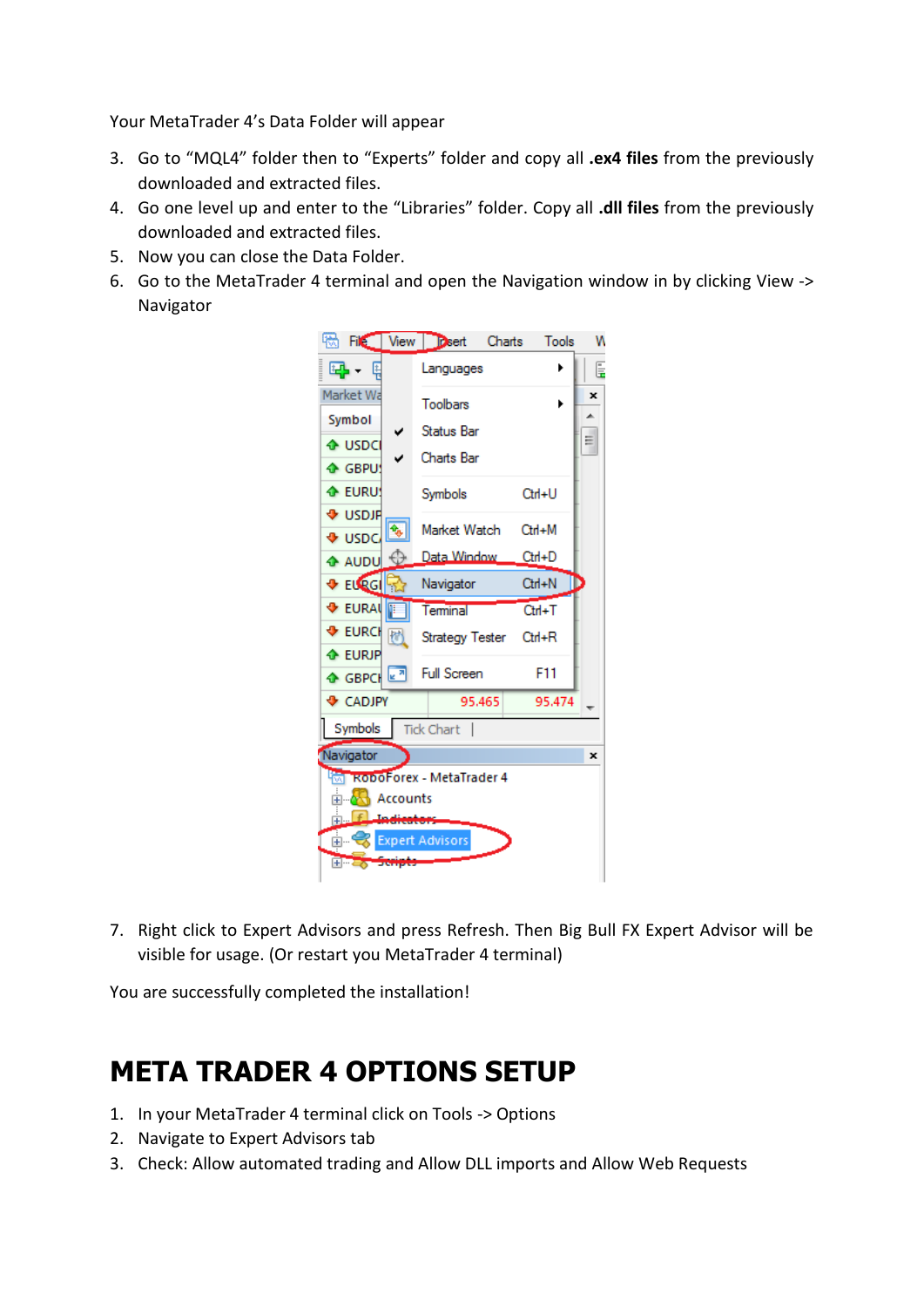4. All other boxes should be unchecked

|                            |                                                                                                                                                                                                                                                                                                                                                                   |         |       | <b>Options</b>         |  |                      |         |            | × |
|----------------------------|-------------------------------------------------------------------------------------------------------------------------------------------------------------------------------------------------------------------------------------------------------------------------------------------------------------------------------------------------------------------|---------|-------|------------------------|--|----------------------|---------|------------|---|
|                            | Events                                                                                                                                                                                                                                                                                                                                                            |         |       | Community              |  |                      | Signals |            |   |
| Server                     | Charts                                                                                                                                                                                                                                                                                                                                                            | Objects | Trade | <b>Expert Advisors</b> |  | <b>Notifications</b> | Email   | <b>FTP</b> |   |
|                            | √ Allow automated trading<br>Disable automated trading when the account has been changed<br>Disable automated trading when the profile has been changed<br>Disable automated trading when the charts symbol or period has been changed<br>√ Allow DLL imports (potentially dangerous, enable only for trusted applications)<br>√ Allow WebRequest for listed URL: |         |       |                        |  |                      |         |            |   |
|                            | add new URL like 'https://www.mql5.com'                                                                                                                                                                                                                                                                                                                           |         |       |                        |  |                      |         |            |   |
| <b>OK</b><br>Mégse<br>Súgó |                                                                                                                                                                                                                                                                                                                                                                   |         |       |                        |  |                      |         |            |   |

- 5. Click OK to save your changes
- 6. Enable AutoTrading in MetaTrader 4 terminal's main window

|  |  |  | Re File View Insert Charts Tools Window Help |  |  |  |  |  |
|--|--|--|----------------------------------------------|--|--|--|--|--|
|  |  |  |                                              |  |  |  |  |  |

#### **STARTING BIG BULL FX EXPERT ADVISOR**

Please do the same for each currency pair where you would like to start Big Bull FX Robot. Supported currencies: **XAU/USD, GBP/USD, EUR/USD, USD/JPY, AUD/USD**

For balance requirements please check the first page of the Manual.

- 1. Open a new chart from the supported currencies.
- 2. Set the TimeFrame to **M1** (1 Minute chart)
- 3. Go to the Navigator window and search BigBullFX in the Expert Advisor list
- 4. To start BigBullFX Expert Advisor double click on it or drag and drop it to the chart. Then the Expert Advisor setup window will appear.
- 5. Select "Common" tab and ensure that the followings are checked: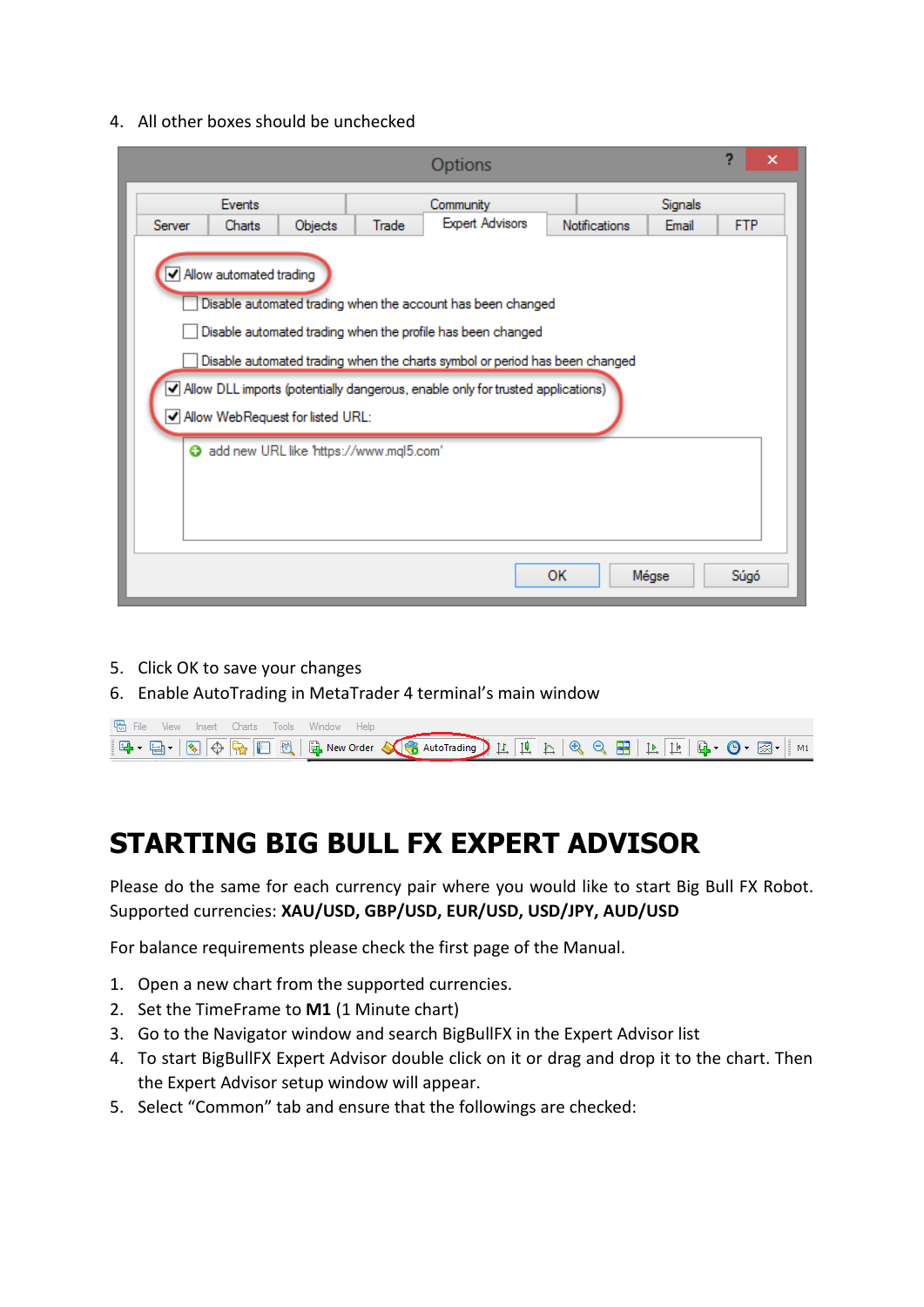|                                                                                                                                                                                | Expert - BigBullFX_EURUSD_M1_v2_0                                                                         |       | × |
|--------------------------------------------------------------------------------------------------------------------------------------------------------------------------------|-----------------------------------------------------------------------------------------------------------|-------|---|
| Common<br>About<br>Dependencies<br><b>Inputs</b><br>Common<br>Long & Short<br>positions<br>v<br>√ Enable alerts<br>Disable alert once hit<br>Live Trading<br>Mlow live trading | Safety<br>Allow DLL imports<br>Allow import of external experts<br>Allow modification of Signals settings |       |   |
|                                                                                                                                                                                | OК<br>Mégse                                                                                               | Reset | w |

6. Go to the "Inputs" tab and set your preferred parameters. More will find more information about the parameters in the next chapter.

| 噅<br>File<br>View                | Charts<br>Tools<br>Insert                                   | Window                      | Hel                                        |              |                                                                                                 |    |                | F X<br>$\overline{\phantom{a}}$  |
|----------------------------------|-------------------------------------------------------------|-----------------------------|--------------------------------------------|--------------|-------------------------------------------------------------------------------------------------|----|----------------|----------------------------------|
| 吗.<br>e<br>氐                     |                                                             | <b>R</b> New Order          | AutoTrading                                | 顶<br>U.      | $\bigoplus$<br>b.                                                                               |    |                | Q<br>$\frac{5}{2}$               |
| --<br>k                          | $\begin{array}{c}\n\cdots \\ \cdots\n\end{array}$<br>缏<br>A | $\uparrow_{\alpha}$ .<br>ÎΤ | M5 M15 M30 H1<br>M1                        | H4<br>D1     | W1 MN                                                                                           |    |                |                                  |
| Data Window                      | ×                                                           |                             | EURUSD, M1 1.10142 1.10142 1.10142 1.10142 |              |                                                                                                 |    |                | BigBullFX_EURUSD_M1_v2_0 @       |
| NT EURUSD, M1                    |                                                             |                             |                                            |              |                                                                                                 |    |                | 1.10190                          |
| Date                             | 2016.07.19                                                  |                             |                                            |              |                                                                                                 |    |                |                                  |
| Time                             | 18:34                                                       |                             |                                            |              |                                                                                                 |    |                |                                  |
| Open                             | 1.10104                                                     |                             |                                            |              |                                                                                                 |    |                | 1.10175                          |
| High                             | 1.10110                                                     |                             |                                            |              |                                                                                                 |    |                |                                  |
| Low                              | 1.10088                                                     |                             |                                            |              | Expert - BigBullFX_EURUSD_M1_v2_0                                                               |    | $\overline{?}$ | $\boldsymbol{\times}$<br>1.10160 |
| Close                            | 1.10101                                                     |                             | <b>Inputs</b>                              |              |                                                                                                 |    |                |                                  |
| Volume                           | 94                                                          | About                       | Common                                     | Dependencies |                                                                                                 |    |                |                                  |
|                                  |                                                             |                             | Variable                                   |              | Value                                                                                           |    |                | 1.10142                          |
|                                  |                                                             |                             | ab License Key                             |              |                                                                                                 |    |                | 1.10130                          |
|                                  |                                                             |                             | 123 MagicNumber                            |              | 90001                                                                                           |    |                |                                  |
| Navigator                        | $\pmb{\times}$                                              |                             | 123 MagicNumber 2                          |              | 90002                                                                                           |    |                |                                  |
| $f_{\circ}$<br>Spread            | Ä                                                           |                             | 123 Lot_Calculation_Long                   |              | Minimal risk                                                                                    |    |                | 1.10115                          |
| $f_{\wedge}$<br>Stochastic       |                                                             |                             | 123 Lot_Calculation_Short                  |              | Minimal risk                                                                                    |    |                |                                  |
| $f_{\odot}$<br><b>Tick Chart</b> |                                                             |                             |                                            |              |                                                                                                 |    | Load           | 1.10100                          |
| tickchartmaker                   |                                                             |                             |                                            |              |                                                                                                 |    |                |                                  |
| $f_{\circ}$<br>ZigZag            |                                                             |                             |                                            |              |                                                                                                 |    | Save           | 1.10085                          |
| ZigZagZug.v1.1                   |                                                             |                             |                                            |              |                                                                                                 |    |                |                                  |
| <b>Expert Advisors</b>           |                                                             |                             |                                            |              |                                                                                                 | OK | Mégse<br>Reset |                                  |
|                                  | BigBullFX_EURUSD_M1_v.                                      |                             |                                            |              |                                                                                                 |    |                | 1.10070                          |
| MACD Sample<br>Moving Average    |                                                             |                             |                                            |              |                                                                                                 |    |                |                                  |
| 由 戛<br><b>Scripts</b>            |                                                             |                             |                                            |              |                                                                                                 |    |                | 1.10055                          |
|                                  |                                                             | 19 Jul 2016                 |                                            |              | 19 Jul 18:45 19 Jul 18:53 19 Jul 19:01 19:09 19:00 19:17 19 Jul 19:25 19 Jul 19:33 19 Jul 19:41 |    |                |                                  |

- 7. Click 'OK' to start Big Bull FX Expert Advisor.
- 8. After you started to run the EA you will get a response message from our Expert Advisor. If "**Big Bull FX is running OK**" is visible with green then everything is fine. You successfully started the robot.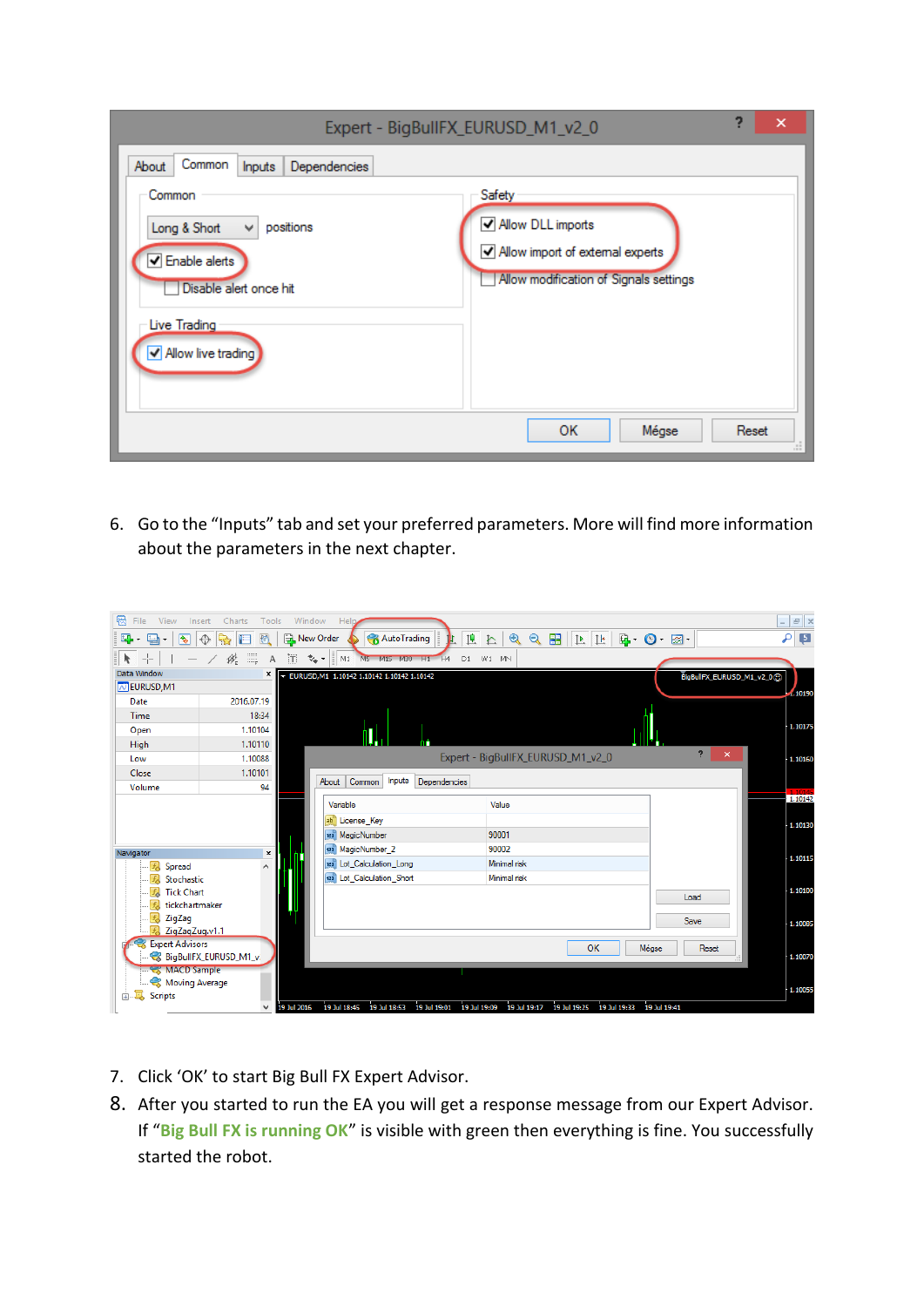#### **PARAMETERS**

| <b>License</b>               | Here you have to copy the license from the My Account Area (see<br>activation chapter).                               |
|------------------------------|-----------------------------------------------------------------------------------------------------------------------|
| <b>Comment</b>               | This is the comment of the EA. You can write here whatever you<br>want.                                               |
| <b>Magic number</b>          | This is the unique ID of the first built-in strategy. Must be<br>different from other Expert Advisor's magic number.  |
| <b>Magic number 2</b>        | This is the unique ID of the second built-in strategy. Must be<br>different from other Expert Advisor's magic number. |
| <b>Lot Calculation Long</b>  | Here you can select the risk for the long positions.                                                                  |
| <b>Lot Calculation Short</b> | Here you can select the risk for the short positions.                                                                 |

#### **Expected drawdowns for the risk settings using all currency pairs together**

| $\sim$ 4.5 % |
|--------------|
| $\sim$ 10 %  |
| $\sim$ 17 %  |
| $\sim$ 24 %  |
| $\sim$ 34 %  |
| $\sim$ 49 %  |
|              |

## **POSSIBLE ON SCREEN MESSAGES (GUI)**

- BigBullFX is running OK!
- BigBullFX is already running. Please check your MetaTrader, always run 1 instance.
- Please use the expert on EURUSD chart.
- Account number is invalid. Please add it in your account area on our website.
- Network error. Please check your internet connection.
- Serial number is not correct. Please copy it properly from your login area.
- Strange error. Please contact us with this error.
- Newer version is available. Please download the latest version form your Login page at bigbullfx.com.
- Max DD reached. Please restart the expert to continue trading.
- Spread is higher than average.
- EA's are not allowed to trade. Please check the User's Guide, and make sure you have the same settings in your MetaTrader.
- EA's are not allowed to trade. Please check the User's Guide, and make sure you have the same settings in your MetaTrader.